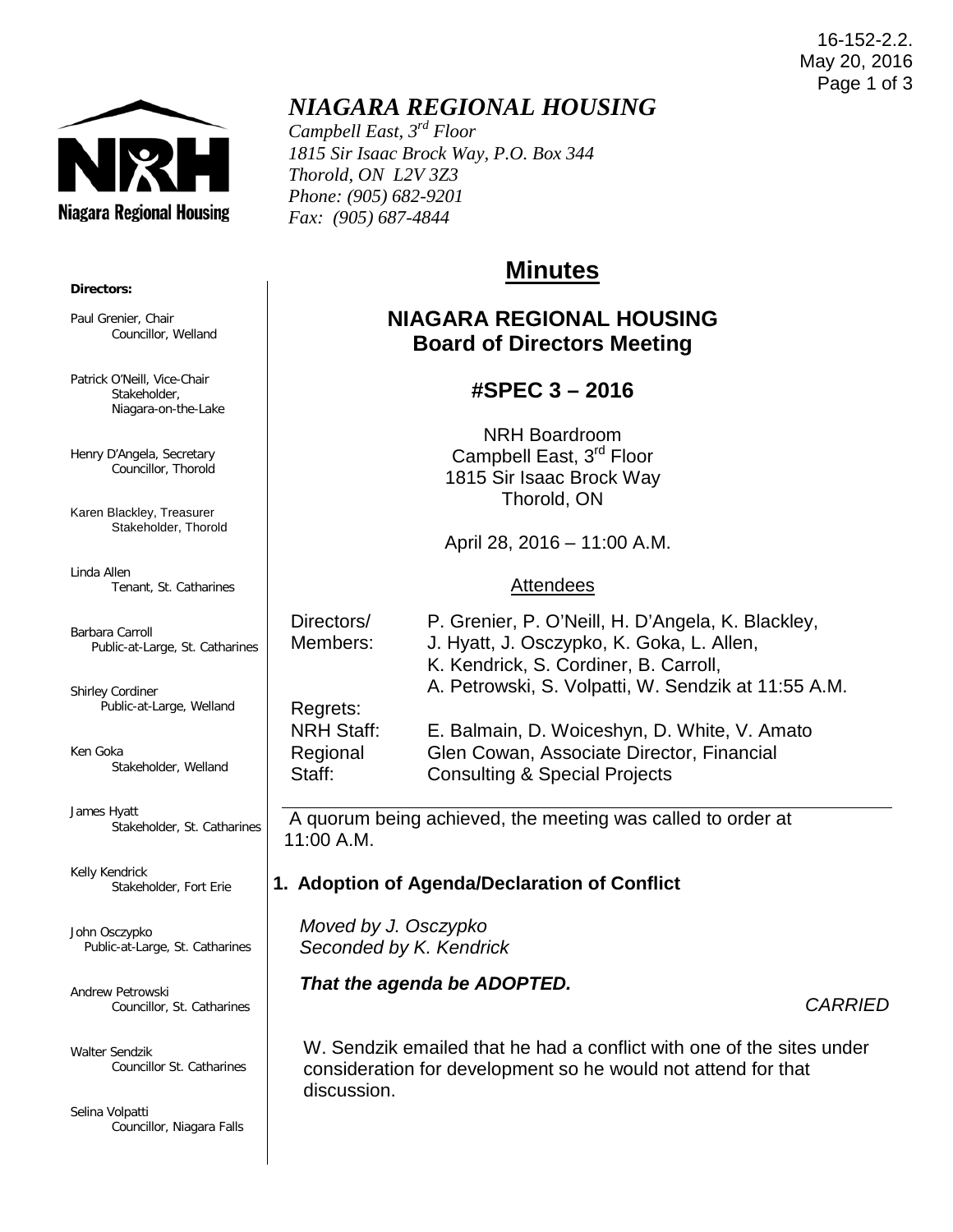2. Approval of Revised 2015 NRH Financial Statements – SPEC 3-2016-2 (re: addition of note 2)

A new "note 2" has been added to the financial statements and numbering of all other notes has been adjusted accordingly. The change is due to a required note disclosure regarding contaminated sites in order to comply with accounting standards. It was an oversight by KPMG and has no implication on the figures; they are the same as were approved by the Board at the March meeting.

*Moved by A. Petrowski Seconded by J. Hyatt*

- *1. That the Niagara Regional Housing Board of Directors APPROVE the Revised 2015 Audited Financial Statements; and,*
- *2. That the 2015 Audited Financial statements be FORWARDED to the Annual General Meeting.*

*CARRIED*

3. Closed Session – 11:03 A.M.

*Moved by S. Volpatti Seconded by A. Petrowski*

#### *That the NRH Board of Directors APPROVE G. Cowan attending the closed portion of the meeting.*

*CARRIED*

3.a *Moved by J. Osczypko Seconded by K. Goka*

#### *That the NRH Board of Directors MOVE INTO Closed Session to receive Information of a confidential nature relating to a proposed or pending acquisition or disposition of land by the municipality or local board – New Development Project Site Selection.*

*CARRIED*

Evaluation of Potential Land/Sites for Affordable Housing developments under the IAH-E Program Funding – Report IC SPEC 3-2016-3

W. Sendzik joined the meeting at 11:55 A.M. – he did not take part in the discussion or vote on any motions.

 3.b 12:15 P.M. *Moved by S. Cordiner Seconded by S. Volpatti*

*That the NRH Board of Directors rise with report.*